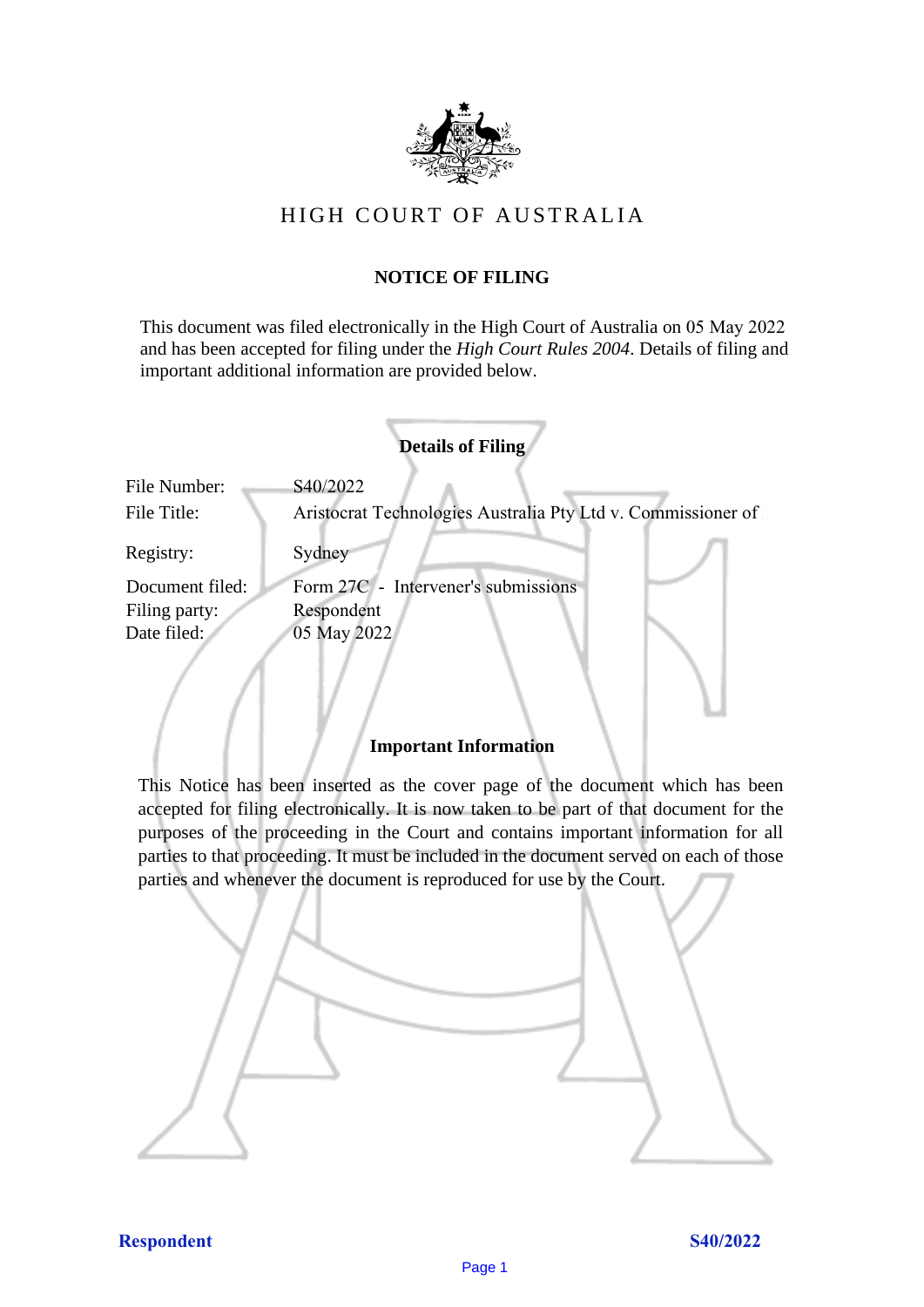### IN THE HIGH COURT OF AUSTRALIA IN THE HIGH COURT OF AUSTRALIA SYDNEY REGISTRY No. S40 of 2022

### BETWEEN: **ARISTOCRAT TECHNOLOGIES AUSTRALIA PTY LTD** BETWEEN: ARISTOCRAT TECHNOLOGIES AUSTRALIA PTY LTD ACN 001 660 715 ACN 001 660 715 Applicant Applicant

10 10

and and

#### **COMMISSIONER OF PATENTS** COMMISSIONER OF PATENTS Respondent Respondent

### **IPTA'S SUBMISSIONS** IPTA'S SUBMISSIONS

### **Part I:** Part I:

20 1. I certify that this submission is in a form suitable for publication on the internet. 20 1. I certify that this submission is in <sup>a</sup> form suitable for publication on the internet.

## **Part II:** Part II:

2. The Institute of Patent and Trade Mark Attorneys of Australia (**IPTA**) seeks leave 2. The Institute of Patent and Trade Mark Attorneys of Australia (IPTA) seeks leave to make the following submissions, and to be heard, as *amicus curiae* on the to make the following submissions, and to be heard, as amicus curiae on the Applicant's (**Aristocrat's**) appeal from the judgment of the Full Court of the Applicant's (Aristocrat's) appeal from the judgment of the Full Court of the Federal Court of Australia delivered on 6 December 2021 ([2021] FCAFC 202). Federal Court of Australia delivered on 6 December 2021 ([2021] FCAFC 202).

## **Part III:** Part III:

3. IPTA wishes to make submissions in support of Arisocrat's appeal, dealing with 3. IPTA wishes to make submissions in support of Arisocrat's appeal, dealing with relevant matters of law and of fact not dealt with by either party,<sup>1</sup> including the following: following:

\$40/2022

<sup>&</sup>lt;sup>1</sup> An *amicus* may be heard if it is willing to offer the Court a submission of relevant law or fact which will assist the Court in a way it would not otherwise have been assisted: *Levy v Victoria* which will assist the Court in <sup>a</sup> way it would not otherwise have been assisted: Levy v Victoria (1997) 189 CLR 579 at 604-605; also, for example, APRA and Communications Alliance were (1997) 189 CLR 579 at 604-605; also, for example, APRA and Communications Alliance were given leave to be heard as *amici curiae* in *Roadshow Films Pty Ltd v iiNet Limited* [2011] HCA 54 given leave to be heard as amici curiae inRoadshow Films Pty Ltd v iiNet Limited[2011] HCA 54 at [6] (orders 3 and 5). at [6] (orders 3 and 5).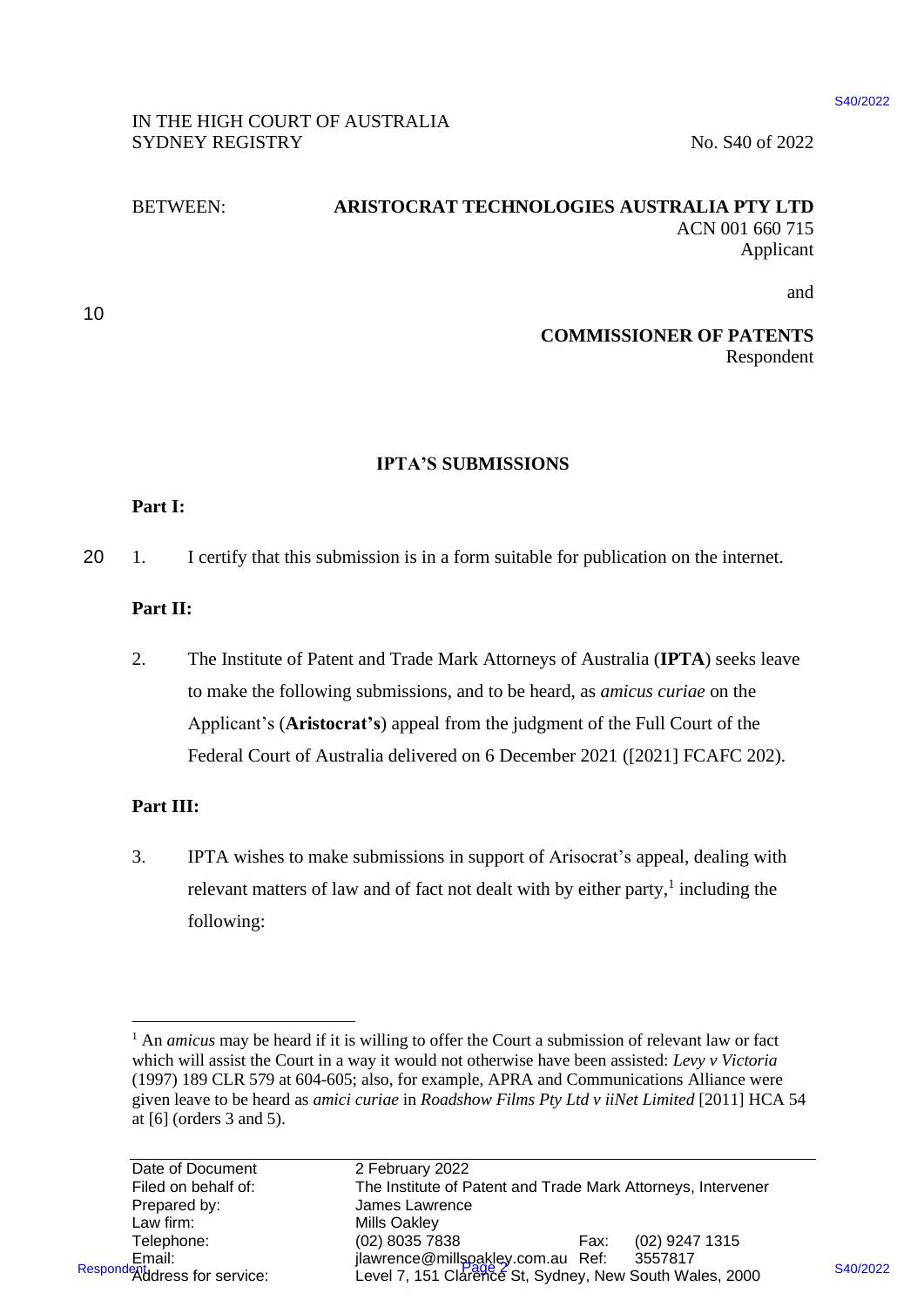- (a) The application of the Full Court's test for manner of manufacture, (a) The application of the Full Court's test for manner of manufacture, "we regardless of the field of technology. IPTA would make submissions regardless of the field of technology. IPTA would make submissions concerning the impact on research and industry in Australia of excluding concerning the impact on research and industry in Australia of excluding from patentability<sup>2</sup> computer-implemented inventions that do not constitute an advance in computer technology; an advance in computer technology;
- (b) The illogical distinction the Full Court makes between an advance in (b) The illogical distinction the Full Court makes between an advance in computer technology and an advance in the use of computer technology;
- (c) How the present test for whether a computer-implemented invention (c) How the present test for whether a computer-implemented invention constitutes a manner of manufacture puts Australia at odds with its constitutes <sup>a</sup> manner of manufacture puts Australia at odds with its 10 international obligation to make patents available without discrimination as to the field of technology involved, and has no justification in the *Patents*  to the field of technology involved, and has no justification in the Patents *Act*; and Act; and
	- (d) How the Full Court's (and Commissioner's) approach to construing a patent (d) How the Full Court's (and Commissioner's) approach to construing a patent claim for the purposes of determining whether the claimed invention is a claim for the purposes of determining whether the claimed invention is <sup>a</sup> manner of manufacture is having a deleterious effect on the prosecution and manner of manufacture is having <sup>a</sup> deleterious effect on the prosecution and grant of patents in Australia. grant of patents in Australia.
- 4. Finally, IPTA submits that the Court should, rather than applying the two-step test 4. Finally, IPTA submits that the Court should, rather than applying the two-step test posed by the majority of the Full Court, ask, "*Is the invention, considering the*  posed by the majority of the Full Court, ask, "/s the invention, considering the subject-matter of the claim as a whole, no more than a mere scheme, method of 20 *doing business or abstract idea?"* 20 doing business or abstract idea?"
- 5. IPTA represents the interests of patent attorneys in Australia, who act on behalf of 5. IPTA represents the interests of patent attorneys in Australia, who act on behalf of clients in research and industry in Australia and overseas in the prosecution of patent applications through the Australian Patent Office. The members of IPTA patent applications through the Australian Patent Office. The members of IPTA represent the manufacturers and developers of many different inventions that are represent the manufacturers and developers of many different inventions that are implemented on computers, well beyond the gaming industry. implemented on computers, well beyond the gaming industry. (a) The application of the Full Court's test for manner of an<br>antichruse.<br>
respondence to the full of the shock of the Marita of cochoinnes<br>
concerning the inappet on executive and industry in Australia of excluding<br>
from

 $2\;\;$  In these submissions the references to patentability, patentable subject matter or manner of manufacture of an invention refer to whether an invention is a manner of manufacture as required manufacture of an invention refer to whether an invention is a manner of manufacture as required by section 18(1)(a) of the *Patents Act 1990* (Cth). This is a separate question to whether an by section 18(1)(a) of the Patents Act 1990 (Cth). This is a separate question to whether an invention is novel over the prior art or involves an inventive step over common general knowledge invention is novel over the prior art or involves an inventive step over common general knowledge as required by section 18(1)(b) of the *Patents Act*. as required by section 18(1)(b) of the Patents Act.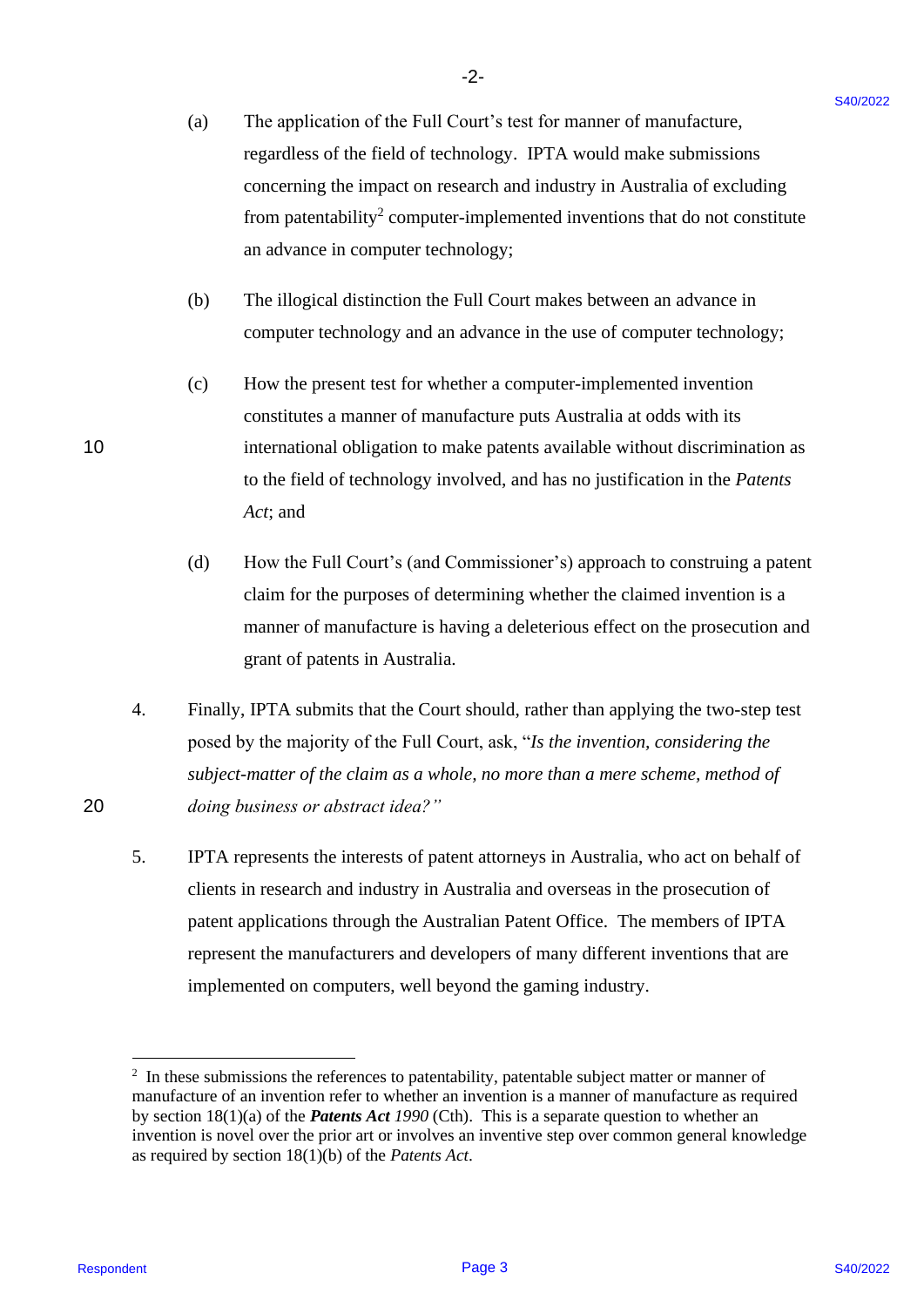6. In 2019, computer technology ranked as the fifth most-filed class for standard 6. In 2019, computer technology ranked as the fifth most-filed class for standard patent applications in Australia.<sup>3</sup> In 2021, computer technology patent applications in Australia grew by 27 per cent. 4 in Australia grew by 27 per cent.4

-3- -3-

- 7. IPTA's experience is that a significant proportion of other patent applications, 7. IPTA's experience is that a significant proportion of other patent applications, which might not be classed as "computer technology" *per se*, involve computer which might not be classed as "computer technology" per se, involve computer implementation, in particular in mechanical and electrical engineering; chemical implementation, in particular in mechanical and electrical engineering; chemical and civil engineering; mining; medical technology; and biotechnology.<sup>5</sup>
- 8. Accordingly, the decision of the majority of the Full Court in relation to the 8. Accordingly, the decision of the majority of the Full Court in relation to the patentable subject matter of computer-implemented inventions and their approach patentable subject matter of computer-implemented inventions and their approach 10 to construing claims in order to test whether they involve a manner of manfacture is of importance to those involved in conducting research and innovation in a broad of importance to those involved in conducting research and innovation in <sup>a</sup> broad range of industries beyond that in which Aristocrat is specifically interested. If that decision were to remain undisturbed, it will also significantly affect IPTA's decision were to remain undisturbed, it will also significantly affect IPTA's members who draft and prosecute patent applications in Australia and overseas. members who draft and prosecute patent applications in Australia and overseas. 6. In 2019, computer technology ranked as the fifth most-filed class for standard<br>parent upplications in Australia 2 (means in 2) in 2021, correporter technology potent applications<br>in Australia 2029 by 27 per cont.<sup>1</sup><br>in

### **Part IV:** Part IV:

9. IPTA submits that the appeal should be allowed. 9. IPTA submits that the appeal should be allowed.

# The new test for patentability of computer-implemented inventions extends well beyond *the gaming industry* the gaming industry

- 10. At FCJ [26]-[27] of the joint judgment of Middleton and Perram JJ, their Honours 10. At FCJ [26]-[27] of the joint judgment of Middleton and Perram JJ, their Honours 20 formulated a new two-step test to determine the patentability of a claim that 20 formulated <sup>a</sup> new two-step test to determine the patentability of a claim that includes a physical object that contains or may itself be a computer, asking: includes <sup>a</sup> physical object that contains or may itself be <sup>a</sup> computer, asking:
	- (a) Is the invention claimed a computer-implemented invention? (a) Is the invention claimed <sup>a</sup> computer-implemented invention?
	- (b) If so, can the invention claimed broadly be described as an advance in (b) If so, can the invention claimed broadly be described as an advance in computer technology? computer technology?

<sup>&</sup>lt;sup>3</sup> Australian Intellectual Property Report 2022 as published by IP Australia on 22 May 2020: https://www.ipaustralia.gov.au/files/ip-report-2022(**IP Australia Report**), Chapter 2, page 9 https://www.ipaustralia.gov.au/files/ip-report-2022(IP Australia Report), Chapter 2, page 9 (Table P1). (Table P1).

<sup>4</sup> IP Australia Report, Chapter 2, pages 9ff. \* IP Australia Report, Chapter 2, pages Off.

<sup>5</sup> Affidavit of Philip Walter Gehrig sworn on 4 May 2022 (**Gehrig**) at [15]. > Affidavit of Philip Walter Gehrig sworn on 4 May 2022 (Gehrig) at [15].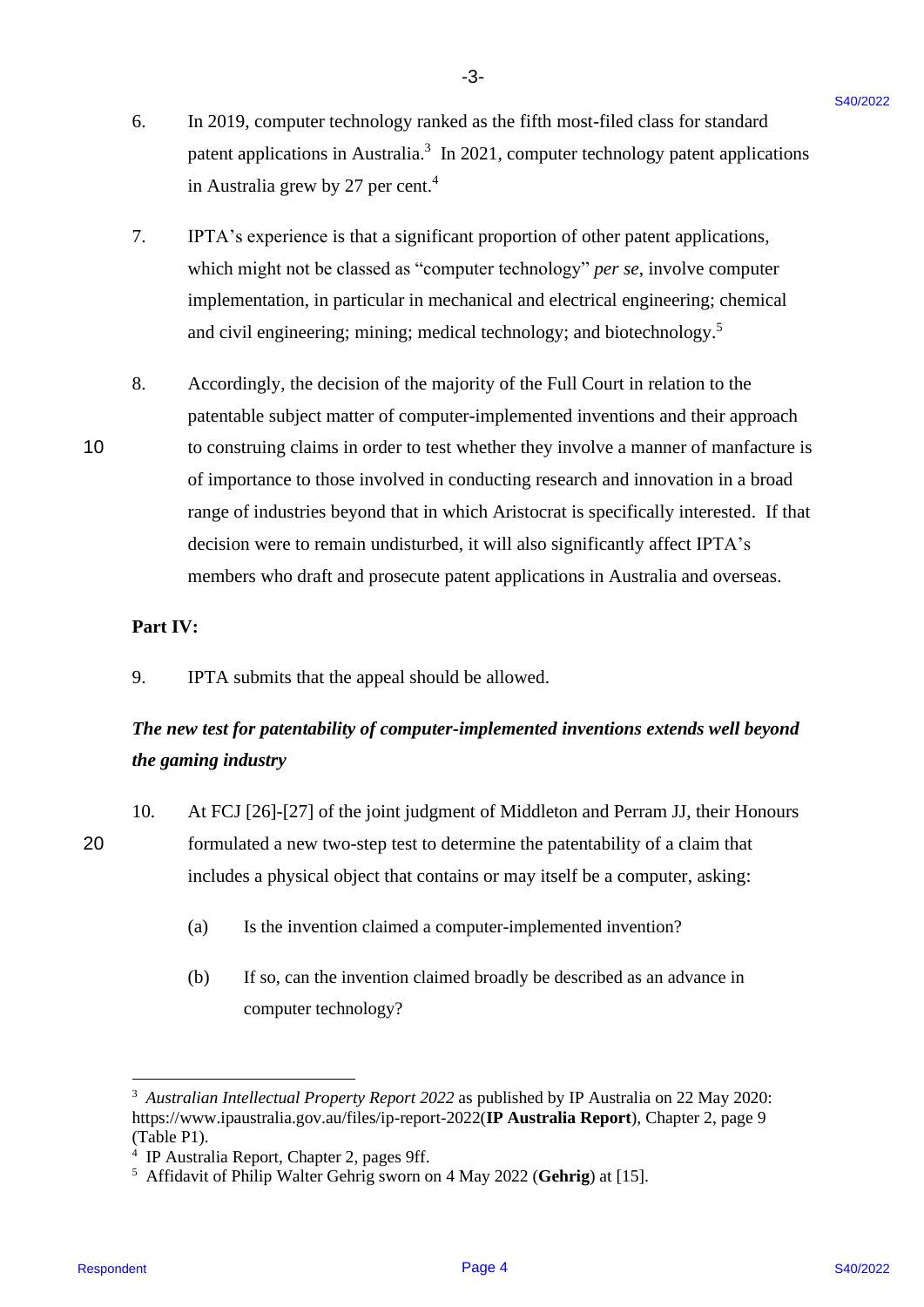- -4- -4-
- 11. The new test excludes from patentability inventions that are not mere business 11. The new test excludes from patentability inventions that are not mere business schemes or abstract ideas, and would otherwise be patentable, merely because they schemes or abstract ideas, and would otherwise be patentable, merely because they are computer-implemented. are computer-implemented.
- 12. Aristocrat has addressed the effect of this test in its own industry. However, 12. Aristocrat has addressed the effect of this test in its own industry. However, because of the number of fields of endeavour in which computers are now used, a because of the number of fields of endeavour in which computers are now used, <sup>a</sup> test that excludes from patentable subject matter any invention implemented in a test that excludes from patentable subject matter any invention implemented in a computer that is not an advance in computer technology represents a seismic shift computer that is not an advance in computer technology represents <sup>a</sup> seismic shift in patent law. It renders unpatentable swathes of inventions that would previously in patent law. It renders unpatentable swathes of inventions that would previously have been patentable subject matter, and that have been found as such. have been patentable subject matter, and that have been found as such.
- 10 13. For example, the new test excludes from patentability medical imaging and 10 13. For example, the new test excludes from patentability medical imaging and diagnostic machines, speed detection camera systems, green energy solutions, and diagnostic machines, speed detection camera systems, green energy solutions, and biotechnology inventions such as COVID-19 diagnosis systems, where those biotechnology inventions such as COVID-19 diagnosis systems, where those inventions include features (as is often the case) implemented by way of software inventions include features (as is often the case) implemented by way of software running on known computer processors.<sup>6</sup>
	- 14. If there is no patent protection for computer-implemented inventions that do not 14. If there is no patent protection for computer-implemented inventions that do not constitute an advance in computer technology *per se*, research and investment into constitute an advance in computer technology per se, research and investment into such inventions (being inventions in most fields of endeavour) will be significantly such inventions (being inventions in most fields of endeavour) will be significantly stifled, which will reduce the availability of products and methods of utility to stifled, which will reduce the availability of products and methods of utility to society. 7 society.'
- 20 15. From the Commissioner's submissions on the special leave application,<sup>8</sup> IPTA understands that she contends that the Full Court's new test for manner of understands that she contends that the Full Court's new test for manner of manufacture and reasoning at FCJ [26]-[27] should be understood as limited to manufacture and reasoning at FCJ [26]-[27] should be understood as limited to computer implementation of abstract ideas. However, first, that is not what the computer implementation of abstract ideas. However, first, that is not what the patents in suit claim; and secondly, that is not what the Full Court says at FCJ [26]- patents in suit claim; and secondly, that is not what the Full Court says at FCJ [26]- [27]. Those paragraphs are not so limited, for the reasons that follow. [27]. Those paragraphs are not so limited, for the reasons that follow. 11. The new lest excluded from patentalitity inventions that at not nest business<br>strengtheres or a share three, that would observe the polentiality, However,<br>and some factors are computed interpolations. The set is not i
	- 16. The majority introduced the test thus: "In cases such as the present we would therefore respectfully favour the posing of these two questions in lieu of those

 $6$  Gehrig at [16].

 $7$  Gehrig at [19].

<sup>8</sup> Respondent's submissions on the application for special leave dated 7 January 2022 (**RSLS**) at 8 Respondent's submissions on the application for special leave dated 7 January 2022 (RSLS) at [24]. [24].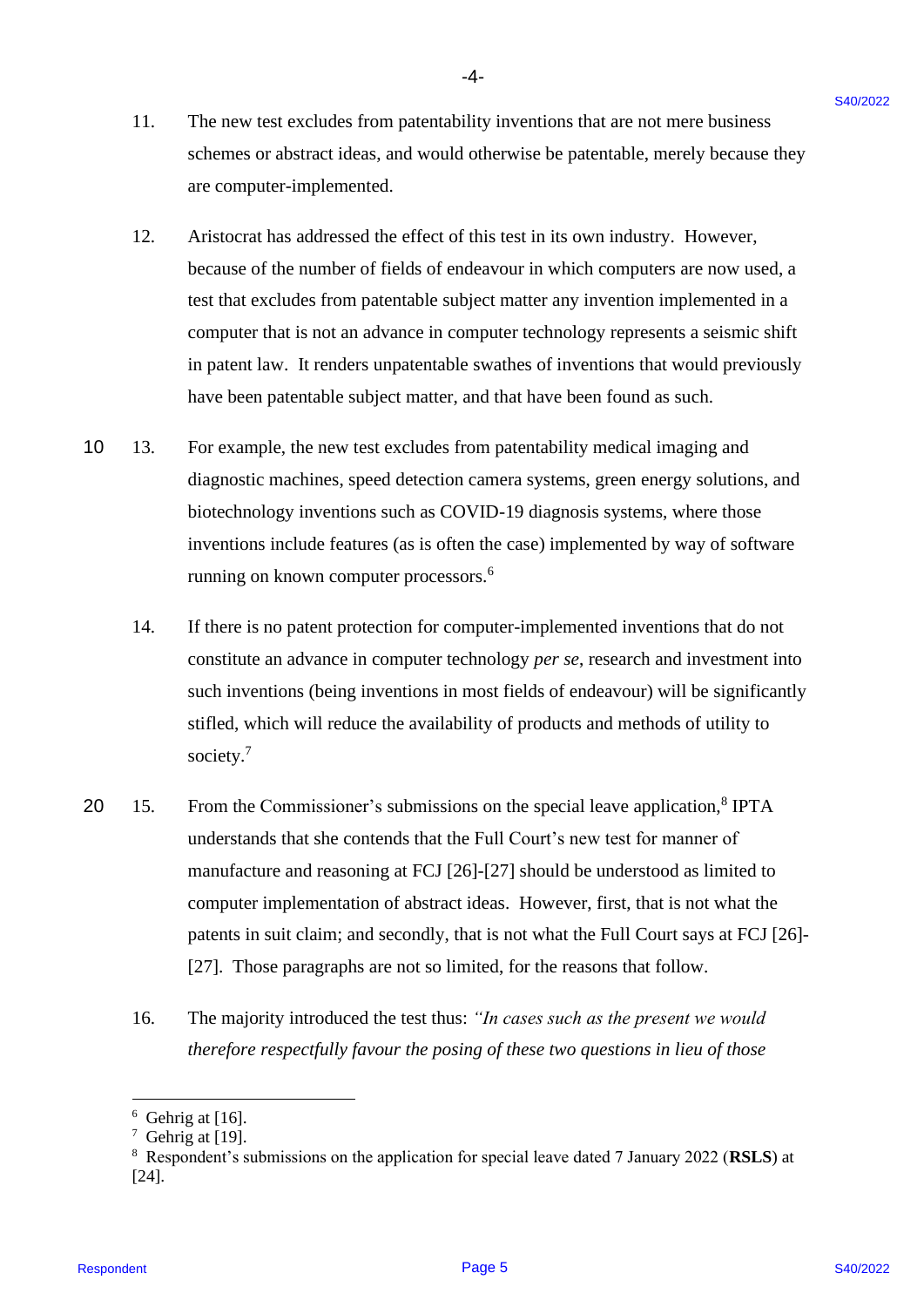*advanced by the primary judge"*. The majority's reference in FCJ [26] to *"cases*  advanced by the primary judge". The majority's reference in FCJ [26] to "cases such as the present" is a reference to the cases described in the previous paragraph: namely, cases *"where the claim includes a physical object which contains or may*  namely, cases "where the claim includesa physical object which contains or may itself be a computer and where there is a question as to whether what is claimed is *in substance a computer-implemented invention or something else"* (emphasis in substance a computer-implemented invention or something else" (emphasis added). Those words do not, as IPTA understands the Commissioner asserts,<sup>9</sup> limit the new test at FCJ [26]-[27] to cases where the invention is an otherwise the new test at FCJ [26]-[27] to cases where the invention is an otherwise unpatentable mere scheme or abstract idea. On the contrary, those words make it unpatentable mere scheme or abstract idea. On the contrary, those words make it clear that the new test applies to any process or apparatus which, in addition to clear that the new test applies to any process or apparatus which, in addition to 10 other physical features, includes a computer configured to perform certain 10 other physical features, includes <sup>a</sup> computer configured to perform certain functions or operations. functions or operations.

-5- -5-

17. Furthermore, the two-step test promulgated by the majority is, on its face, not 17. Furthermore, the two-step test promulgated by the majority is, on its face, not limited simply to the kind of invention the subject of this case. In fact, other parts limited simply to the kind of invention the subject of this case. In fact, other parts of the majority's reasons indicate that the majority *did* mean to exclude from patentability inventions in other fields that include computer implementation. At patentability inventions in other fields that include computer implementation. At FCJ [87], the majority said that there are aspects of EGMs relating to human FCJ [87], the majority said that there are aspects of EGMs relating to human interaction that may be inventive, and that if those aspects *also* constitute an interaction that may be inventive, and that ifthose aspects also constitute an advance in computer technology, they will be patentable subject-matter. That is, on advance in computer technology, they will be patentable subject-matter. That is, on the present test, it is not sufficient for patentability for an invention to be an the present test, it is not sufficient for patentability for an invention to be an 20 advance in the field of human interaction, if the invention is implemented in a <sup>20</sup> advance in the field of human interaction, ifthe invention is implemented in <sup>a</sup> computer. Similarly, at FCJ [65], the majority accepted that two aspects of the computer. Similarly, at FCJ [65], the majority accepted that two aspects of the claimed invention – changes in the reel structure and configurable symbols – *"may*  claimed invention — changes in the reel structure and configurable symbols — "may constitute advances in gaming technology". However, because they were not advances in computer technology, the claimed invention was held not to be advances in computer technology, the claimed invention was held not to be patentable. patentable. advanced by the primary judge". The majority's reference in FCJ (26) to "cannot and the observed in a matter of the terms in the terms of the there is the reference in the previous parameteristic particles parameters. The

# *The majority erred in holding that advances in the use of computer technology are not*  The majority erred in holding that advances in the use of computer technology are not *patentable whereas an advance in computer technology is* patentable whereas an advance in computer technology is

18. The majority also draws a distinction at FCJ [63] between an advance in computer technology, and an advance in the use of computer technology, implying that the technology, and an advance in the use of computer technology, implying that the 30 former is patentable, but the latter is not. A similar statement is at FCJ [93], where

 $9$  RSLS [25].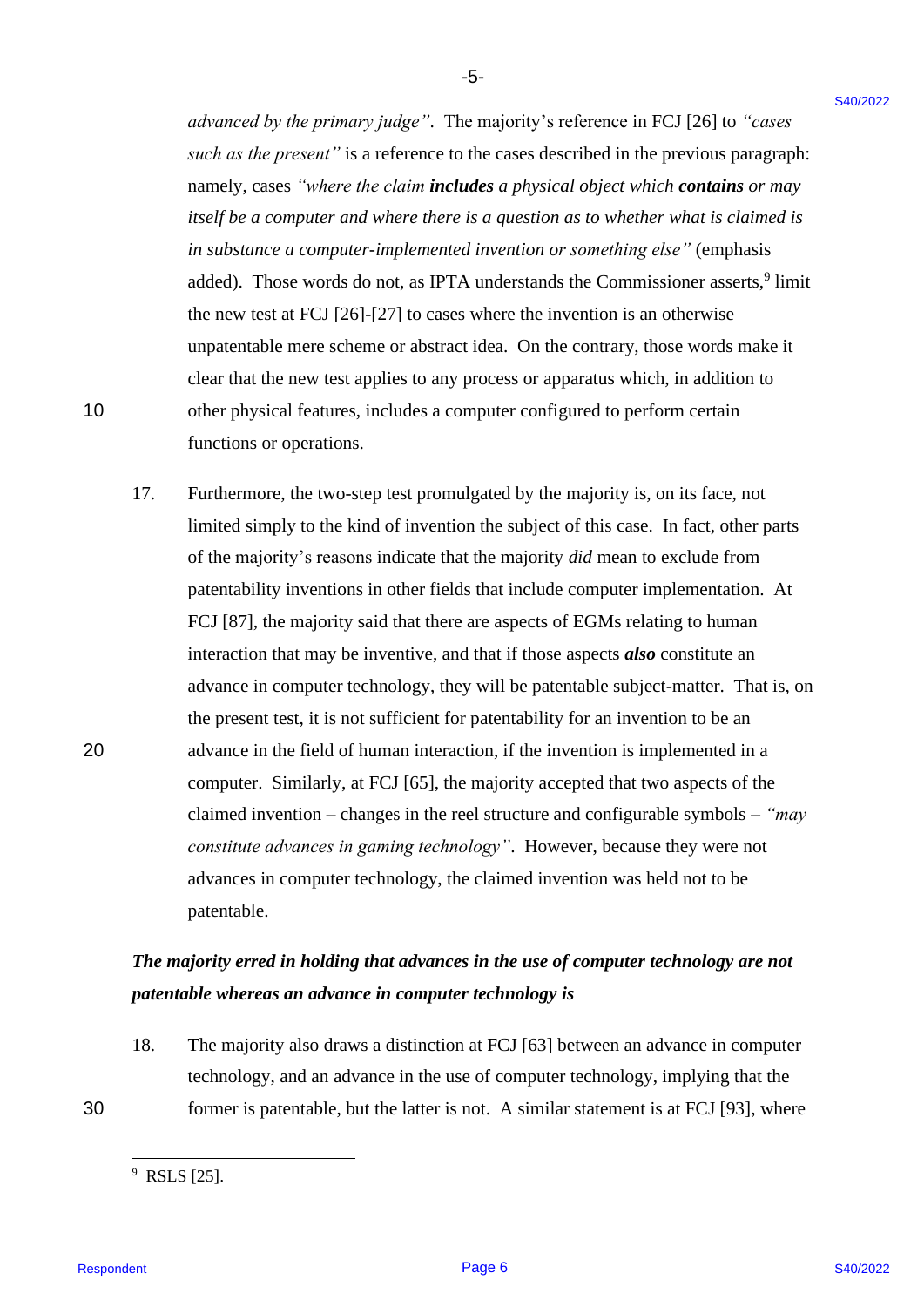the majority says, *"[t]he encouragement of novel uses of computers is not the point*  the majority says, "/t/he encouragement of novel uses ofcomputers is not the point of this area of patent law. Its purpose is the encouragement of novel uses of *computers to advance computer technology.* "<sup>10</sup> This distinction has not been addressed by Aristocrat in its submissions. addressed by Aristocrat in its submissions.

-6- -6-

- 19. The majority does not cite any authority for this principle. It is inconsistent with 19. The majority does not cite any authority for this principle. It is inconsistent with the Full Federal Court's statement in *Commissioner of Patents v RPL Central Pty Ltd* (2015) 238 FCR 27 at [104], citing *Research Affiliates LLC v Commissioner of*  Ltd (2015) 238 FCR 27 at [104], citing Research Affiliates LLC v Commissioner of *Patents* (2014) 227 FCR 378, that a business method implemented on a computer Patents (2014) 227 FCR 378, that <sup>a</sup> business method implemented on <sup>a</sup> computercan be patentable where there is *"some ingenuity in the way in which the computer*  can be patentable where there is "some ingenuity in the way in which the computer 10 *is utilised*" (at [104]), even assuming that test is correct (as to which IPTA adopts the submissions of Aristocrat). It is also inconsistent with *obiter* of this Court the submissions of Aristocrat). It is also inconsistent with obiter of this Court stating that claims to computer programs having *"the effect of controlling*  stating that claims to computer programs having "the effect of controlling *computers to operate in a particular way*" are patentable subject-matter.<sup>11</sup>
- 20. Indeed, the practical consequence of the majority's statement is that their new test 20. Indeed, the practical consequence of the majority's statement is that their new test for manner of manufacture as it relates to computer-implemented inventions now for manner of manufacture as it relates to computer-implemented inventions now requires an advance over pre-existing computer technology. The same approach, applied in the field of pharmaceuticals, would eliminate inventions that are new applied in the field of pharmaceuticals, would eliminate inventions that are new uses of a known substance.<sup>12</sup> At FCJ [93], the majority acknowledged that their approach "is likely to overlap with the question of novelty". With respect, that is 20 an understatement. This requirement impermissibly<sup>13</sup> conflates manner of manufacture with at least novelty. Manner of manufacture is purely a test of manufacture with at least novelty. Manner of manufacture is purely <sup>a</sup> test of eligible subject matter, not whether what is claimed is new, advantageous or eligible subject matter, not whether what is claimed is new, advantageous or inventive.<sup>14</sup> the analysisy sags, "This encouragement of our de ans of computers a not die point<br>of other correspondent the angle of the methodology.<sup>1740</sup> This distinction has not determined the point of the analysis of our determined

<sup>11</sup> Data Access Corporation v Powerflex Services Pty Ltd (1999) 202 CLR 1 at [20], citing *CCOM*. <sup>12</sup> Cf, for example, *Apotex Pty Ltd v Sanofi-Aventis Australia Pty Ltd* (2013) 253 CLR 284 at [291] per Crennan and Kiefel JJ. per Crennan and Kiefel JJ.

<sup>&</sup>lt;sup>10</sup> The phrase "of this area of patent law" does not fix the problem. It is not a material limitation on the statement, because the two questions the majority applied would now bring into "this area of patent law" a swathe of inventions in various fields of endeavour. patent law" a swathe of inventions in various fields of endeavour.

<sup>13</sup> *D'Arcy v Myriad Genetics Inc* (2015) 258 CLR 354 (*Myriad*) at [130]; *Research Affiliates LLC v*  3. D'Arcy v Myriad Genetics Inc (2015) 258 CLR 354 (Myriad) at [130]; Research Affiliates LLC v Commissioner of Patents (2014) 227 FCR 378 (Research Affiliates) at [111], citing *CCOM* at 291.

<sup>&</sup>lt;sup>14</sup> The Explanatory Memorandum for the *Patents Bill 1990* said of the proposed definition of "invention": "*The requirement in paragraph 18(a) that an invention, in order to be patentable,*  "invention": "The requirement in paragraph 18(a) that an invention, in order to be patentable, *must be a "manner of manufacture" invokes a long line of UK and Australian court decisions. It*  must be a "manner of manufacture" invokes a long line of UK and Australian court decisions. It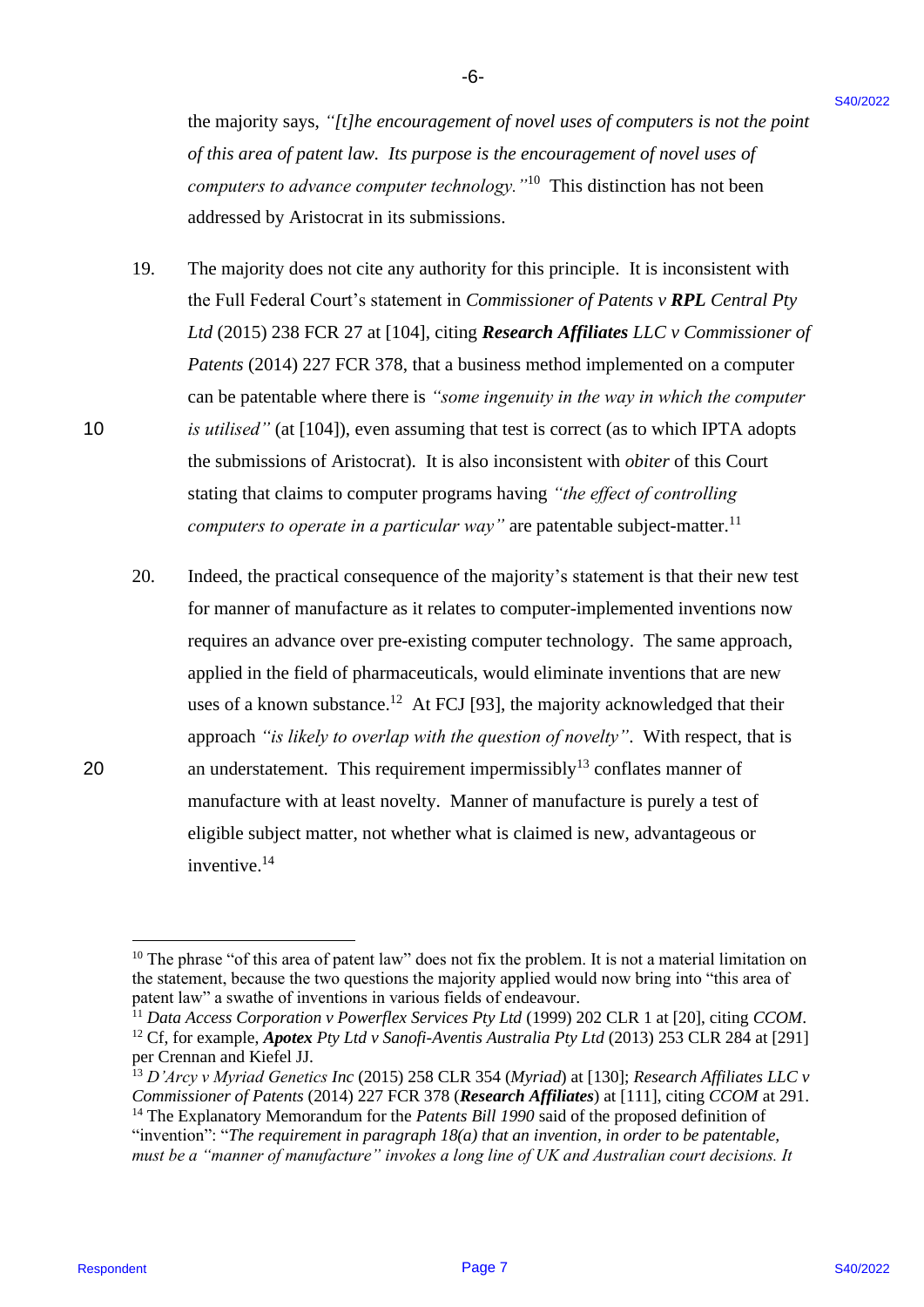21. The accepted objects of patent law are to encourage inventive ingenuity and 21. The accepted objects of patent law are to encourage inventive ingenuity and disclosure to the public of a new and useful article or process.<sup>15</sup> There is no reason why patent law should not encourage novel uses of computers that would otherwise why patent law should not encourage novel uses of computers that would otherwise constitute patentable inventions that result in an artificially created state of affairs that has economic significance or utility.<sup>16</sup> For example, if a novel use of computers were to lead to a field without weeds, that should properly be patentable, computers were to lead to a field without weeds, that should properly be patentable, consistently with *National Research Development Corporation v Commissioner of*  consistently with National Research Development Corporation v Commissioner of *Patents* [1959] HCA 67; (1959) 102 CLR 252 (*NRDC*), where the novel use of a known chemical to treat land in a manner which killed weeds was held patentable. known chemical to treat land in a manner which killed weeds was held patentable. 21. The accepted objects of paneat law are to accounge inventive ingensity and<br>
indeterment the public of threes one distribution of process.<sup>2</sup> There is an ensure that we<br>star dependent in the public distribution of the

-7- -7-

# 10 *The majority's new test puts Australia at odds with its international obligations and the*  10 The majority's new test puts Australia at odds with its international obligations and the *statute* Statute

- 22. The new test establishes a different threshold of patent eligibility for computer-22. The new test establishes a different threshold of patent eligibility for computerimplemented inventions as compared with other inventions, which is inconsistent implemented inventions as compared with other inventions, which is inconsistent with Australia's international obligations and is not justified by the *Patents Act*. with Australia's international obligations and is not justified by the Patents Act. Aristocrat has not addressed these obligations in its submissions. Aristocrat has not addressed these obligations in its submissions.
- 23. Under the TRIPS Agreement,<sup>17</sup> patents must be available without discrimination as to the field of technology. Following its ratification of the Marrakesh Agreement (which included the TRIPS Agreement), Australia amended the *Patents Act* to (which included the TRIPS Agreement), Australia amended the Patents Act to introduce amendments consistent with the TRIPS Agreement,<sup>18</sup> and so it may be 20 taken that Parliament considered section 18 of the *Patents Act* to be compliant with 20 taken that Parliament considered section <sup>18</sup> of the Patents Act to be compliant with Australia's obligations under TRIPS. Australia's obligations under TRIPS.
	- 24. Then, in 2004, the Commonwealth Parliament enacted the *[US Free Trade](https://www.legislation.gov.au/Details/C2005C00021)*  24. Then, in 2004, the Commonwealth Parliament enacted the US Free Trade *[Agreement Implementation Act 2004](https://www.legislation.gov.au/Details/C2005C00021)* (Cth), which implemented into domestic law Agreement Implementation Act 2004 (Cth), which implemented into domestic law the Australia-United States Free Trade Agreement (**AUSFTA**). Article 17.9 of the the Australia-United States Free Trade Agreement (AUSFTA). Article 17.9 of the

*means little more than that an invention must belong to the useful arts rather than the fine arts*." means little more than that an invention must belong to the useful arts rather than the fine arts." See *Apotex* at [16]. See Apotex at [16].

<sup>&</sup>lt;sup>15</sup> Attorney-General (Cth) v Adelaide Steamship Co Ltd [1913] AC 781 at 793.

<sup>&</sup>lt;sup>16</sup> Anaesthetic Supplies Pty Ltd v Rescare Ltd (1994) 50 FCR 1 per Lockhart J at 19, endorsed by Crennan and Kiefel JJ in *Apotex* (2013) 253 CLR 284 at 372 [241], cited with approval by the Crennan and Kiefel JJ in Apotex (2013) 253 CLR 284 at 372 [241], cited with approval by the majority in *Myriad* at [20]; and see also *Myriad* at [28]. majority in Myriadat [20]; and see also Myriadat [28].

<sup>&</sup>lt;sup>17</sup> Agreement on Trade-Related Aspects of Intellectual Property Rights as Amended by the 2005 *Protocol Amending the TRIPS Agreement* (**TRIPS Agreement**), Annex 1C of the *Marrakesh*  Protocol Amending the TRIPS Agreement(TRIPS Agreement), Annex 1C of the Marrakesh *Agreement Establishing the World Trade Organization*, Article 27(1). Agreement Establishing the World Trade Organization, Article 27(1).

<sup>18</sup> *Patents (World Trade Organisation) Act 1995* (Cth) (**TRIPS Amendments**). '8 Patents (World Trade Organisation) Act 1995 (Cth) (TRIPS Amendments).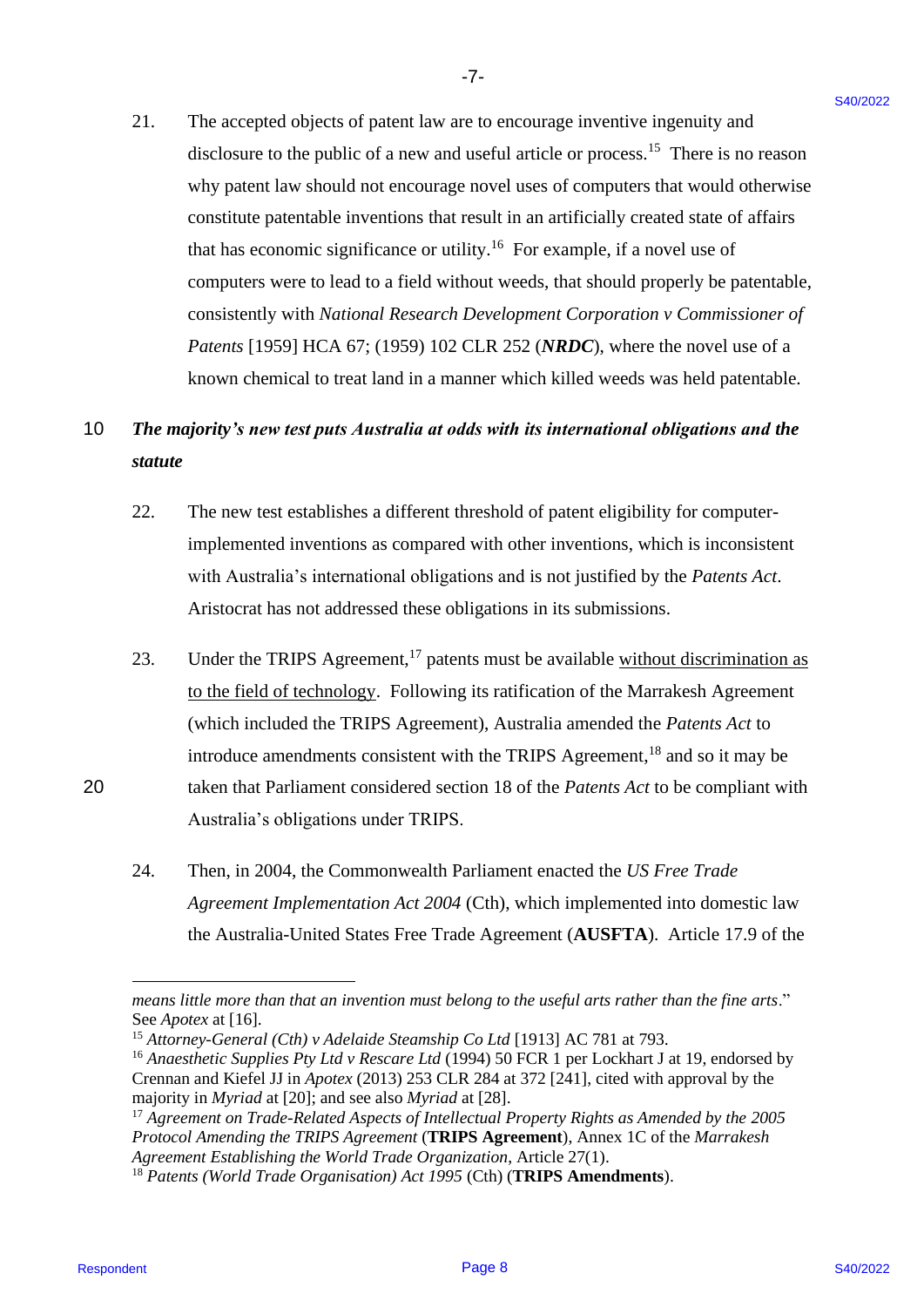-8- -8-

AUSFTA says, "*Each Party shall make patents available for any invention,*  AUSFTA says, "Each Party shall make patents availablefor any invention, whether product or process, in all fields of technology, provided that the invention *is new, involves an inventive step, and is capable of industrial application. The*  is new, involves an inventive step, and is capable of industrial application. The Parties confirm that patents shall be available for any uses or methods of using a *known product"* (emphasis added)*.* known product"(emphasis added).

25. Accordingly, in light of Australia's obligations at least under TRIPS and AUSFTA and the technology-neutral treatment of patentability in the *Patents Act*, the starting and the technology-neutral treatment of patentability in the Patents Act, the starting point in Australia must be that the test for what is a patentable invention should be point in Australia must be that the test for what is a patentable invention should be consistent across technologies. While the law on manner of manufacture is judge-consistent across technologies. While the law on manner of manufacture is judge-10 made law, it nevertheless needs to be created on a principled basis and consistently made law, it nevertheless needs to be created on <sup>a</sup> principled basis and consistently with the *Patents Act* and Australia's international obligations. with the Patents Act and Australia's international obligations. 25.

26. Consistently with its international obligations, other than to exclude "*human*  Consistently with its international obligations, other than to exclude "human *beings, and the biological processes for their generation*" from patentability for beings, and the biological processes for their generation" from patentability for standard patents (*Patents Act s* 18(2)), the requirements for patentability in section 18 of the *Patents Act* and section 6 of the *Statute of Monopolies* do not distinguish between different technologies, and certainly do not provide for different tests for between different technologies, and certainly do not provide for different tests for patentability based on different technologies. Parliament certainly did not suggest patentability based on different technologies. Parliament certainly did not suggest otherwise when it recently inserted the object of the *Patents Act* (s 2A) to "*provide*  otherwise when it recently inserted the object of the Patents Act (s 2A) to "provide *a patent system in Australia that promotes economic wellbeing through*  apatent system in Australia that promotes economic wellbeing through 20 *technological innovation and the transfer and dissemination of technology"*. technological innovation and the transfer and dissemination of technology"'. AAISFTA says, "Each Parry shall moke process annalize for any incremion,<br>where produce a model of the sympator of <u>the field control technology and is an incremion,</u><br>where produce the sympator is expected the continued of 26.

Parliament did not there seek to exclude technological innovation involving any Parliament did not there seek to exclude technological innovation involving any computer implementation where there was no advance in computer technology. computer implementation where there was no advance in computer technology.

27. Aristocrat correctly submits (in its submissions (**AS**) at [37]-[41]) that the law on Aristocrat correctly submits (in its submissions (AS) at [37]-[41]) that the law on manner of manufacture in Australia is not the same as the law in the US and the manner of manufacture in Australia is not the same as the law in the US and the UK. IPTA recognises, of course, that those nations are also signatories to TRIPS UK. IPTA recognises, of course, that those nations are also signatories to TRIPS and, in the case of the US, AUSFTA. However, what makes the law of those countries different from Australia's is the terms of their domestic patents legislation countries different from Australia's is the terms of their domestic patents legislation (as submitted at AS [54]). That does not mean the Australian legislature did not (as submitted at AS [54]). That does not mean the Australian legislature did not intend to comply with Australia's obligations under these treaties, and the Court intend to comply with Australia's obligations under these treaties, and the Court 30 could not assume otherwise in the absence of express words to the contrary. could not assume otherwise in the absence of express words to the contrary. 27.

10

20

30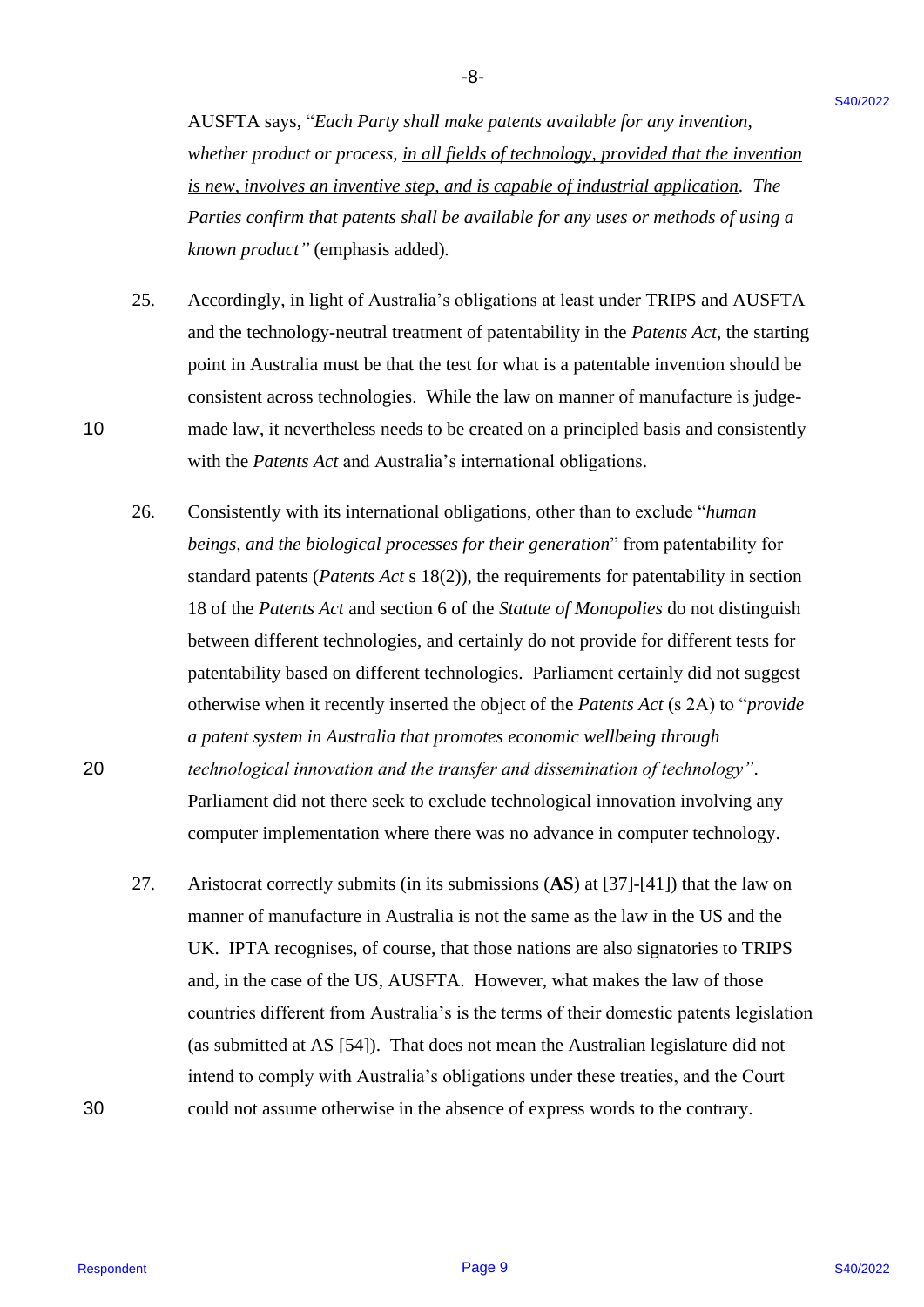28. According to the majority of the Full Court, what was inventive about the claim in this case was the feature game claimed in integers 1.10 to 1.12 (FCJ [54]). The this case was the feature game claimed in integers 1.10 to 1.12 (FCJ [54]). The Full Court acknowledged at FCJ [16] that, if that game had been implemented in a mechanical poker machine, the claim would have been patentable. But because the mechanical poker machine, the claim would have been patentable. But because the invention was implemented in an electronic or computerised poker machine, the invention was implemented in an electronic or computerised poker machine, the patentee was denied protection. That inconsistency in approach troubled the patentee was denied protection. That inconsistency in approach troubled the primary judge, who said at [102]:<sup>19</sup>

Secondly, as the Commissioner accepts, were the EGM of claim 1 to have *been implemented mechanically, the old-fashioned way, without using*  been implemented mechanically, the old-fashioned way, without using 10 *software but instead using cogs, physical reels and motors to create the*  10 software but instead using cogs, physical reels and motors to create the gameplay, there is no doubt that it would be a manner of manufacture. There would be no occasion to disaggregate the game features from the combination of physical parts. It is difficult to see why the development of an implementation of an EGM that utilises the efficiencies of electronics technology would be disqualified from patent eligibility, when the old*fashioned mechanical technology was not. Such an approach would be*  fashioned mechanical technology was not. Such an approach would be *antithetical to the encouragement of invention and innovation. To adapt the*  antithetical to the encouragement of invention and innovation. To adapt the analogy used in CCOM, a ball point pen that used computerised *components to enable it to function more efficiently would be no less a*  components to enable it tofunction more efficiently would be no less a 20 *manner of manufacture now than the original ball point pen was when it*  20 manner of manufacture now than the original ball point pen was when it was first invented. Whether or not it is novel or involves an inventive step is, of course, for separate enquiry.

29. The majority in the Full Court sought to dismiss the primary judge's concern by 29. The majority in the Full Court sought to dismiss the primary judge's concern by describing it as *"a reflection of the different way abstract ideas have been*  describing it as "a reflection of the different way abstract ideas have been approached where questions of computer implementation are involved" (at [88]). With respect, that is no more than saying "*it is so because it is so*". Specifically, With respect, that is no more than saying "it is so because it is so". Specifically, the majority says that computers are different because, as opposed to other physical the majority says that computers are different because, as opposed to other physical apparatus (see FCJ [88]), *"[their] only purpose is to give effect to the abstract*  apparatus (see FCJ [88]), "/their] only purpose is to give effect to the abstract ideas embodied in the code which [they execute]" (at FCJ [89]). Again, with 30 respect, that does not distinguish computers from other physical apparatus. For 30 respect, that does not distinguish computers from other physical apparatus. For example, the only purpose of a mechanical poker machine is to give effect to the abstract idea for the game being played on the machine. But mechanical poker abstract idea for the game being played on the machine. But mechanical poker machines are accepted as patentable subject matter (see FCJ [88]). There is no machines are accepted as patentable subject matter (see FCJ [88]). There is no other type of technology that has been pulled out from the pack and given its own other type of technology that has been pulled out from the pack and given its own 28. According to the majority of the Fail Court, what was investive shown the claim in<br>this case was the former gape claimed in the general base has the case of the fact of the set of the set of the fact of the set of the

<sup>&</sup>lt;sup>19</sup> Aristocrat Technologies Australia Pty Limited v Commissioner of Patents [2020] FCA 778; (2020) 382 ALR 400. (2020) 382 ALR 400.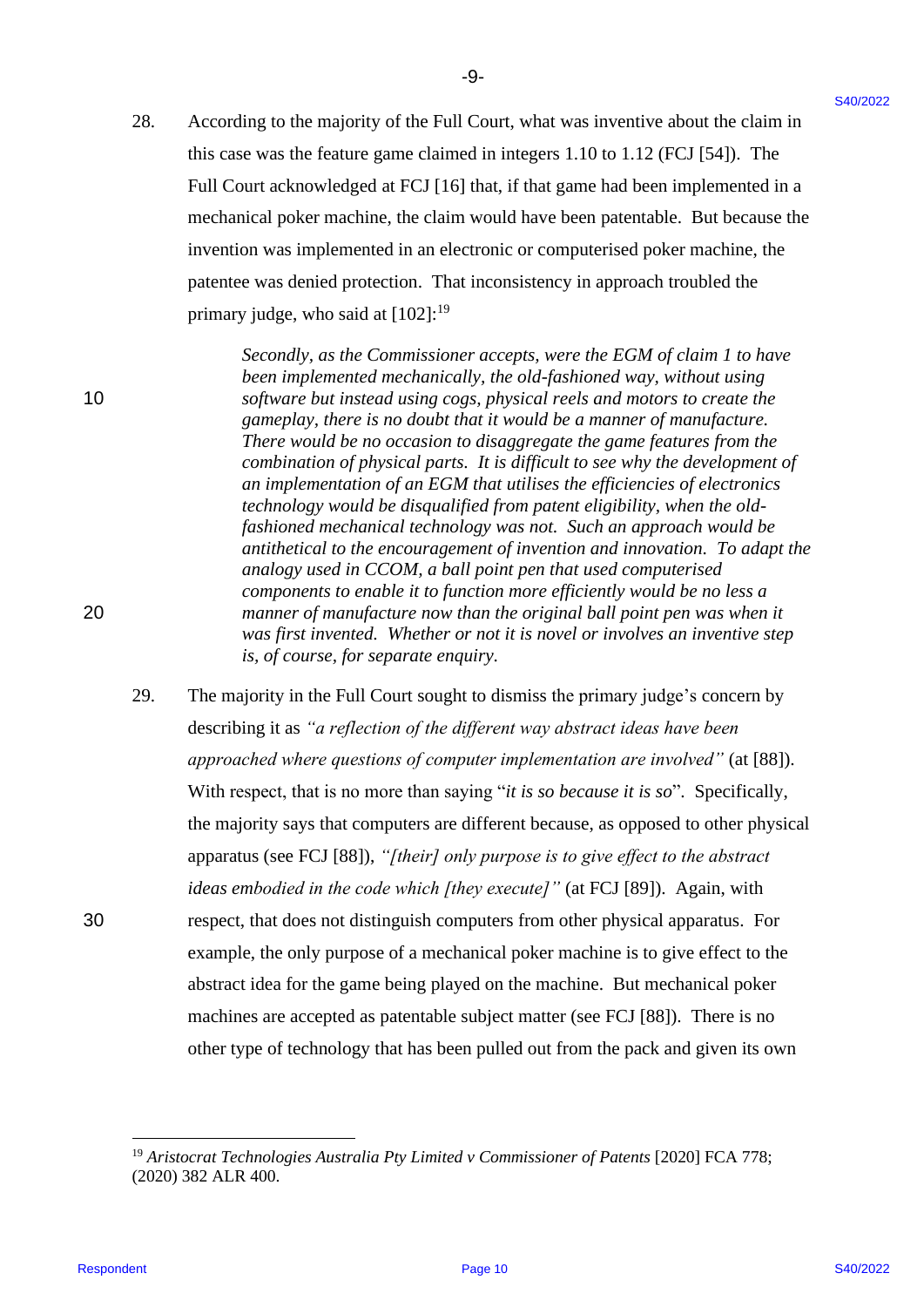-10- -10-

standards for patentability in this manner, and to do so is inconsistent with the standards for patentability in this manner, and to do so is inconsistent with the *Patents Act*, TRIPS and AUSFTA. Patents Act, TRIPS and AUSFTA.

# The majority's approach to characterising the invention for the purposes of considering manner of manufacture is having a deleterious effect on the prosecution and grant of *patents in Australia* patents in Australia

- 30. The majority also erred in characterising the invention in suit when determining 30. | The majority also erred in characterising the invention in suit when determining whether it constituted a manner of manufacture (FCJ [50]-[62]). In seeking to whether it constituted <sup>a</sup> manner of manufacture (FCJ [50]-[62]). In seeking to identify the substance of the invention, the majority impermissibly disregarded identify the substance of the invention, the majority impermissibly disregarded several of the claimed features of the invention, and thereby erroneously abstracted several of the claimed features of the invention, and thereby erroneously abstracted 10 the claimed subject-matter to the point that it was incorrectly characterised as a 10 the claimed subject-matter to the point that it was incorrectly characterised as <sup>a</sup> mere scheme or abstract idea. Aristocrat has made submissions about the mere scheme or abstract idea. Aristocrat has made submissions about the correctness of this approach. IPTA's submissions below address the effects of this correctness of this approach. IPTA's submissions below address the effects of this approach on the grant of patents in Australia generally. approach on the grant of patents in Australia generally. standards for paramalisity in this meaning, and to do so is inconsistent with the<br> *Protover, Act*, TRIPS and AUSICPA,<br> **The magnetic Protover Act**, TRIPS and AUSICPA,<br> **The magnetic of the transition for the protocolline**
- 31. The claim in this case (see FCJ [6]) defined a physical device, namely an EGM 31. The claim in this case (see FCJ [6]) defined a physical device, namely an EGM having a display; a credit input mechanism including at least one of a coin input having <sup>a</sup> display; <sup>a</sup> credit input mechanism including at least one of <sup>a</sup> coin input chute, a bill collector, a card reader and a ticket reader; and meters configured for chute, a bill collector, a card reader and <sup>a</sup> ticket reader; and meters configured for monitoring credits established via the credit input mechanism. Despite monitoring credits established via the credit input mechanism. Despite acknowledging that elements of the claim should not be prematurely discounted, acknowledging that elements of the claim should not be prematurely discounted, with respect, the majority did exactly that, disregarding the parts of the claim that with respect, the majority did exactly that, disregarding the parts of the claim that 20 defined a physical device and holding that the invention was no more than the 20 defined a physical device and holding that the invention was no more than the feature game implemented on a computer (at FCJ [56]). feature game implemented on <sup>a</sup> computer (at FCJ [56]).
	- 32. This impermissible approach of the majority echos the approach that IPTA has 32. This impermissible approach of the majority echos the approach that IPTA has observed is being taken by patent examiners at the Australian Patent Office. It has observed is being taken by patent examiners at the Australian Patent Office. It has become common practice in recent years for patent examiners to, in the course of become common practice in recent years for patent examiners to, in the course of assessing the "substance" of the invention, disregard or exclude essential features assessing the "substance" of the invention, disregard or exclude essential features of a claimed invention. Specifically, examiners commonly now disregard computer hardware integers, unless the examiner considers those integers themselves to be hardware integers, unless the examiner considers those integers themselves to be novel or inventive. This has the result that subject matter that would likely have novel or inventive. This has the result that subject matter that would likely have been found to be a manner of manufacture by the Commissioner in the past, so that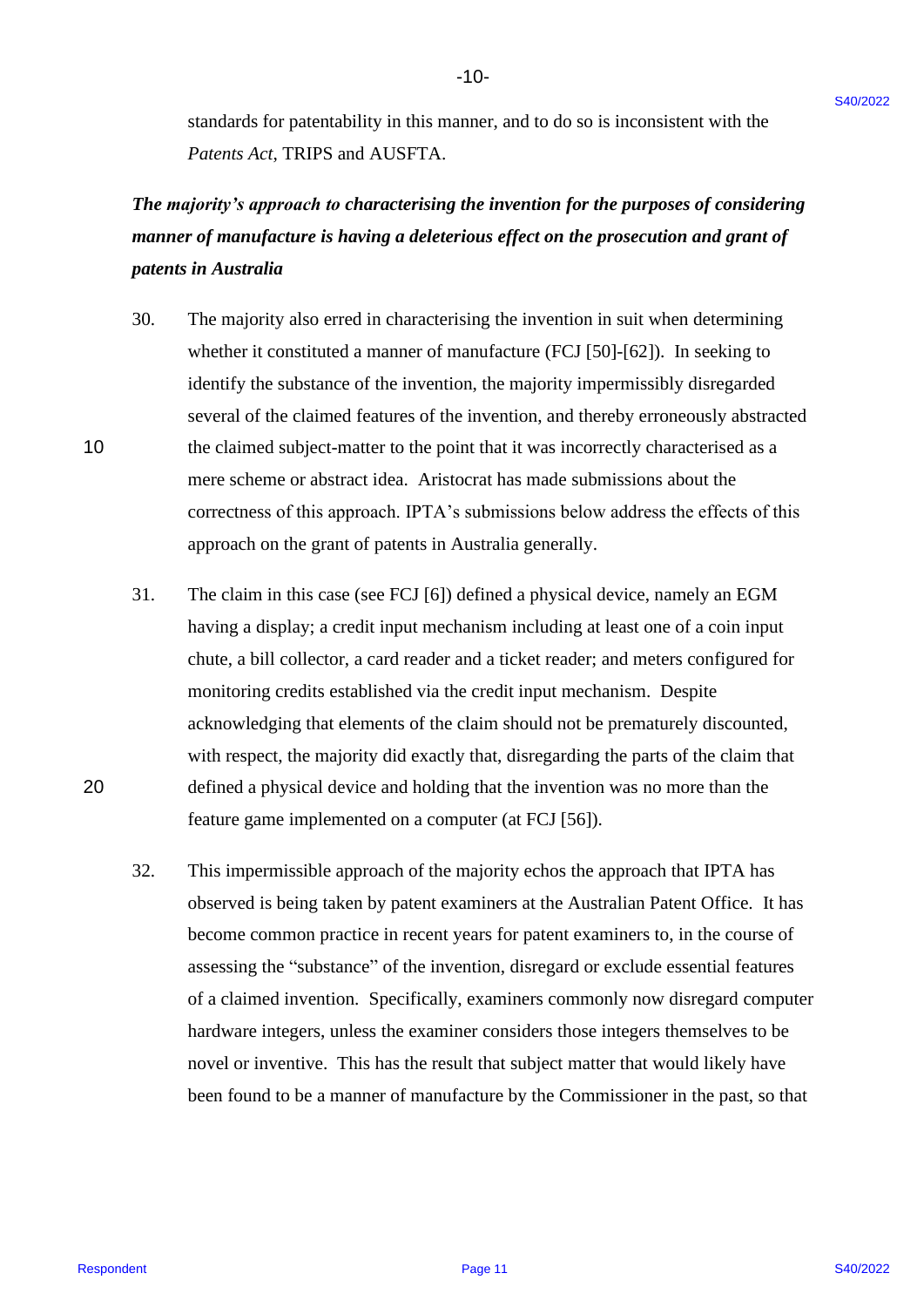patents were granted, is no longer being considered to be a manner of manufacture, patents were granted, is no longer being considered to be a manner of manufacture, and patents are being refused.<sup>20</sup>

-11- -11-

- 33. The Full Court's approach in this case is very different from how the Court 33. The Full Court's approach in this case is very different from how the Court construes claims for the purpose of infringement or novelty. For infringement and construes claims for the purpose of infringement or novelty. For infringement and novelty, a patentee is required to establish that every essential feature of the claim novelty, a patentee is required to establish that every essential feature of the claim has been taken by the infringer or disclosed in the prior art. In contrast, the has been taken by the infringer or disclosed in the prior art. In contrast, the approach of the majority in this case means that, for at least the threshold test of approach of the majority in this case means that, for at least the threshold test of manner of manufacture, some of those features can be disregarded in the exercise manner of manufacture, some of those features can be disregarded in the exercise of determining the substance of the claim. That disparity is unfair to patentees. of determining the substance of the claim. That disparity is unfair to patentees. 10 Rather, for both infringement and validity, claims must be construed as a whole 10 Rather, for both infringement and validity, claims must be construed as <sup>a</sup> whole without disregarding any essential features. without disregarding any essential features.
- 34. A similar, impermissible, approach was taken by the Full Court in *Research*  34. A similar, impermissible, approach was taken by the Full Court in Research *Affliates* at [118]. While the Full Court correctly observed that identifying the Affliates at [118]. While the Full Court correctly observed that identifying the essential integers of a claim was of "particular importance in the assessment of, for example, novelty and infringement", their Honours held that, when "examining *whether a claimed invention is properly the subject of letters patent, it is necessary*  whether a claimed invention is properly the subject of letters patent, it is necessary to look not only at the integers of that claimed invention but also at the substance of *that invention"*. The Full Court went on to disregard the computer implementation that invention". The Full Court went on to disregard the computer implementation of the claimed invention in that case, although implementation was accepted to be 20 an essential integer. With respect, the "substance" of an invention which involves a combination of essential integers cannot disregard any such integer. combination of essential integers cannot disregard any such integer. plateaus were granted, is no longer being considered to be a numere of manufacture,<br>
and purers one being relixed.<sup>13</sup><br>
The Thi Courch's mytranet. The case is very different from two the Court<br>
23.3. The Thi Courch's appr

#### *The correct test* The correct test

- 35. IPTA submits that the correct approach for computer-implemented inventions is the 35. IPTA submits that the correct approach for computer-implemented inventions is the same as the approach for all other inventions. same as the approach for all other inventions.
- 36. In place of the two-step test posed by the majority in this case, the Court should 36. In place of the two-step test posed by the majority in this case, the Court should ask: "Is the invention, considering the subject-matter of the claim as a whole, no more than a mere scheme, method of doing business or abstract idea?" or, for that

 $20$  Affidavit of Philip Walter Gehrig made 5 May 2022 at [20].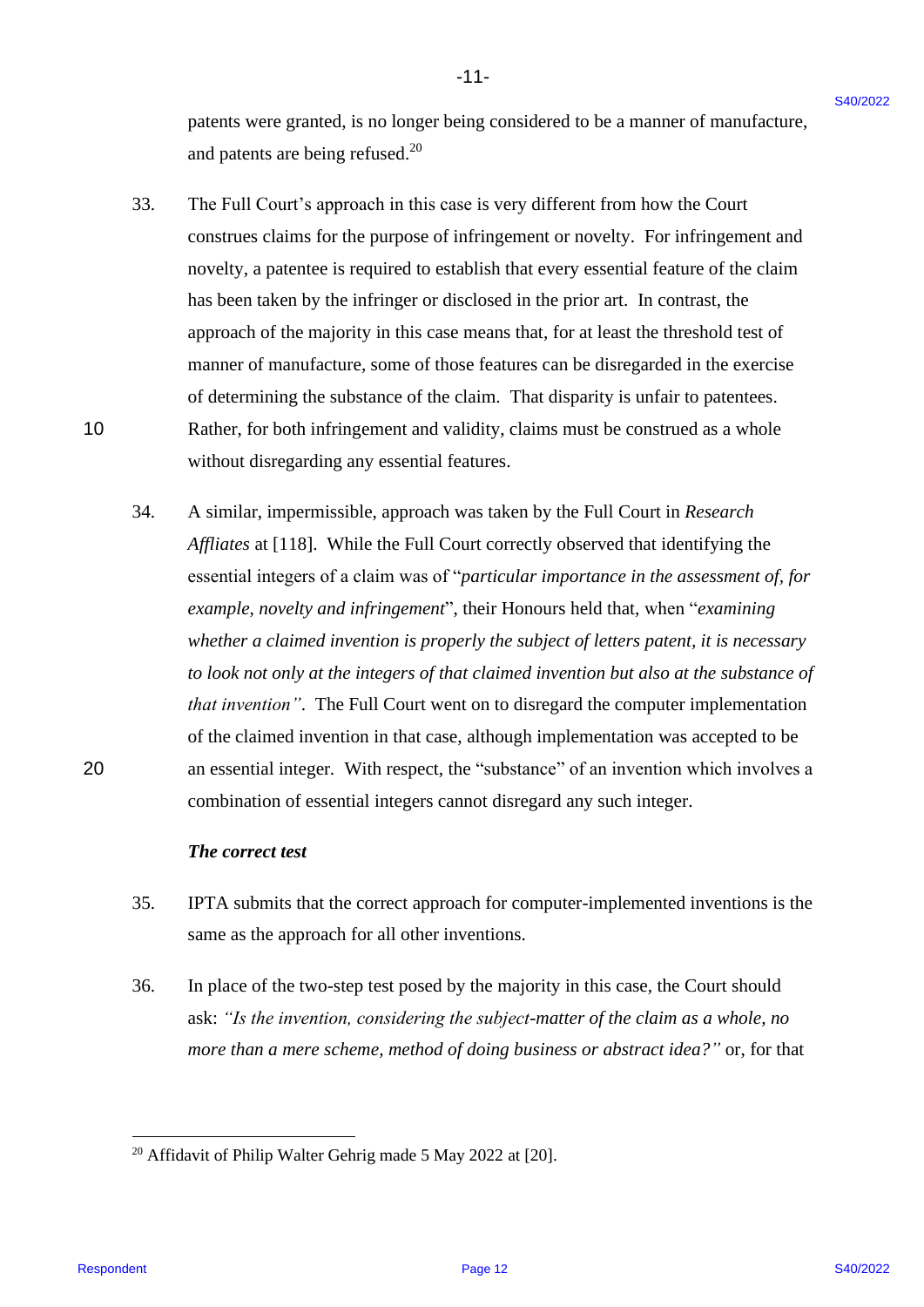matter, any other accepted non-patentable subject matter.<sup>21</sup> In considering that question, the Court should not ignore essential features of the claimed invention. question, the Court should not ignore essential features of the claimed invention.

-12- -12-

37. Aristocrat at AS [13] is correct to distinguish between a mere scheme, and a Aristocrat at AS [13] is correct to distinguish between <sup>a</sup> mere scheme, and <sup>a</sup> scheme that "involves something more" that renders it a manner of manufacture. scheme that "involves something more" that renders it <sup>a</sup> manner of manufacture. AS at [47] goes on to say that the Full Court in *RPL*<sup>22</sup> should have first considered whether the invention was a mere scheme and then, if so, asked, "whether, either in its implementation or otherwise, there was something that rendered the claimed *invention patentable."* There need not be two steps. In determining whether an invention patentable." There need not be two steps. In determining whether an invention is a mere scheme, the Court should consider the claim as a whole, invention is a mere scheme, the Court should consider the claim as a whole, 10 without distinguishing between the idea of the invention and its implementation. If without distinguishing between the idea of the invention and its implementation. If it is the way a claim is implemented that makes it more than a "mere scheme", then it is the way <sup>a</sup> claim is implemented that makes it more than <sup>a</sup> "mere scheme", then it will be patentable if it meets the ordinary requirements for patentability (as enunciated, for example, in *Myriad* at [20] and [28]). matter, any other accepted non-parentable subject matter.<sup>34</sup> In considering that<br>question, the Caurt should not sponse essential leavers of the claimed investme.<br>
37. Ashborsta at AS [13] is corrected to distinguish thes 37.

### **Part IV:** Part IV:

38. IPTA estimates that it would require 20 minutes for the presentation of its oral 38. IPTA estimates that it would require 20 minutes for the presentation of its oral argument. argument.

<sup>&</sup>lt;sup>21</sup> This is broadly consistent with the questions posed by Gordon J in *Myriad* at [278].

<sup>&</sup>lt;sup>22</sup> Commissioner of Patents v RPL Central Pty Ltd (2015) 238 FCR 27.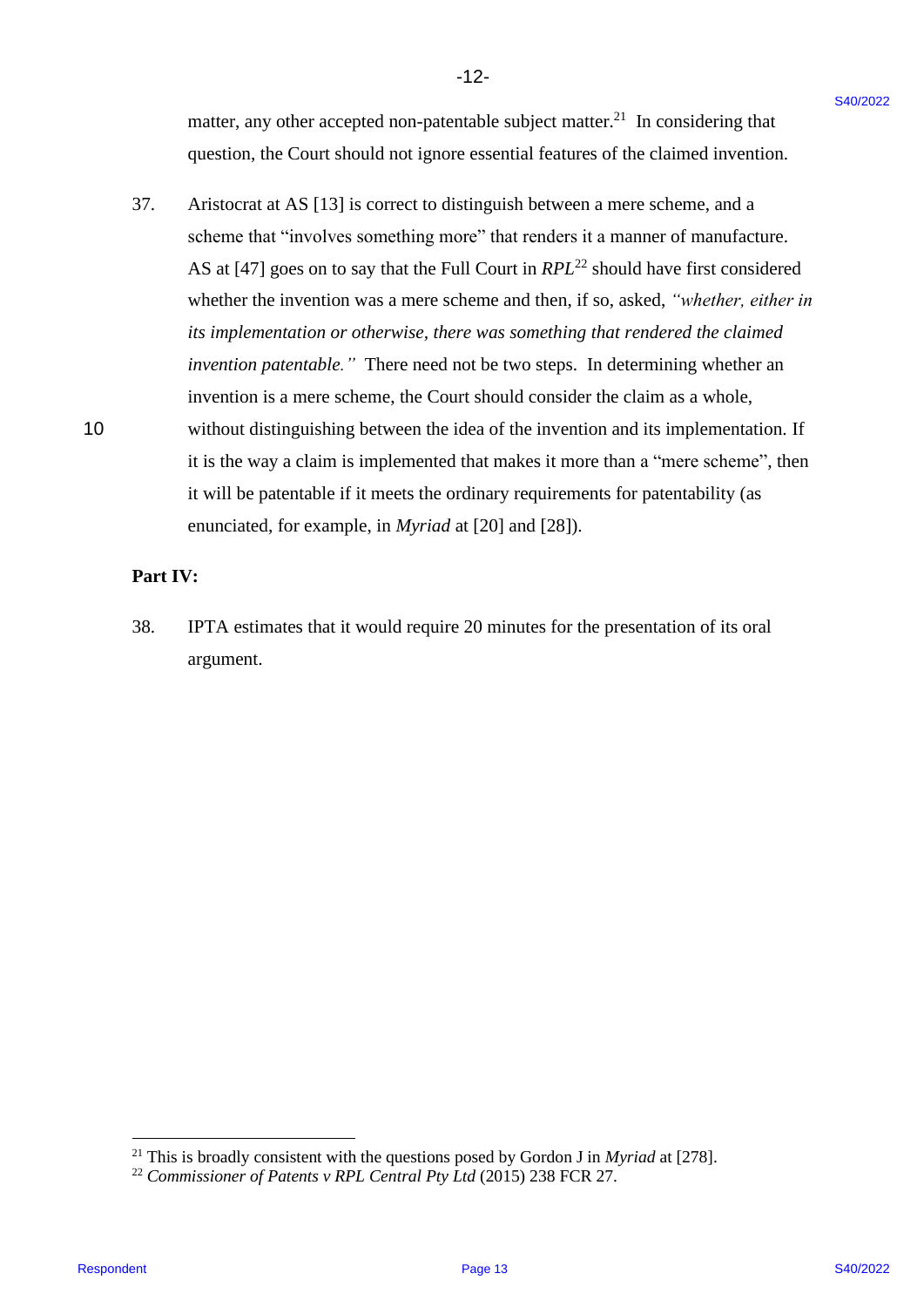Dated: 4 May 2022 Dated: 4 May 2022



…………………………................... T. D. Cordiner QC T. D. Cordiner QC

…………………………................... F. St John F. St John

Counsel for IPTA Counsel for IPTA

Telephone: 03 9225 6965 Telephone: 03 9225 6965 Email: **tom@vicbar.com.au** 

10 10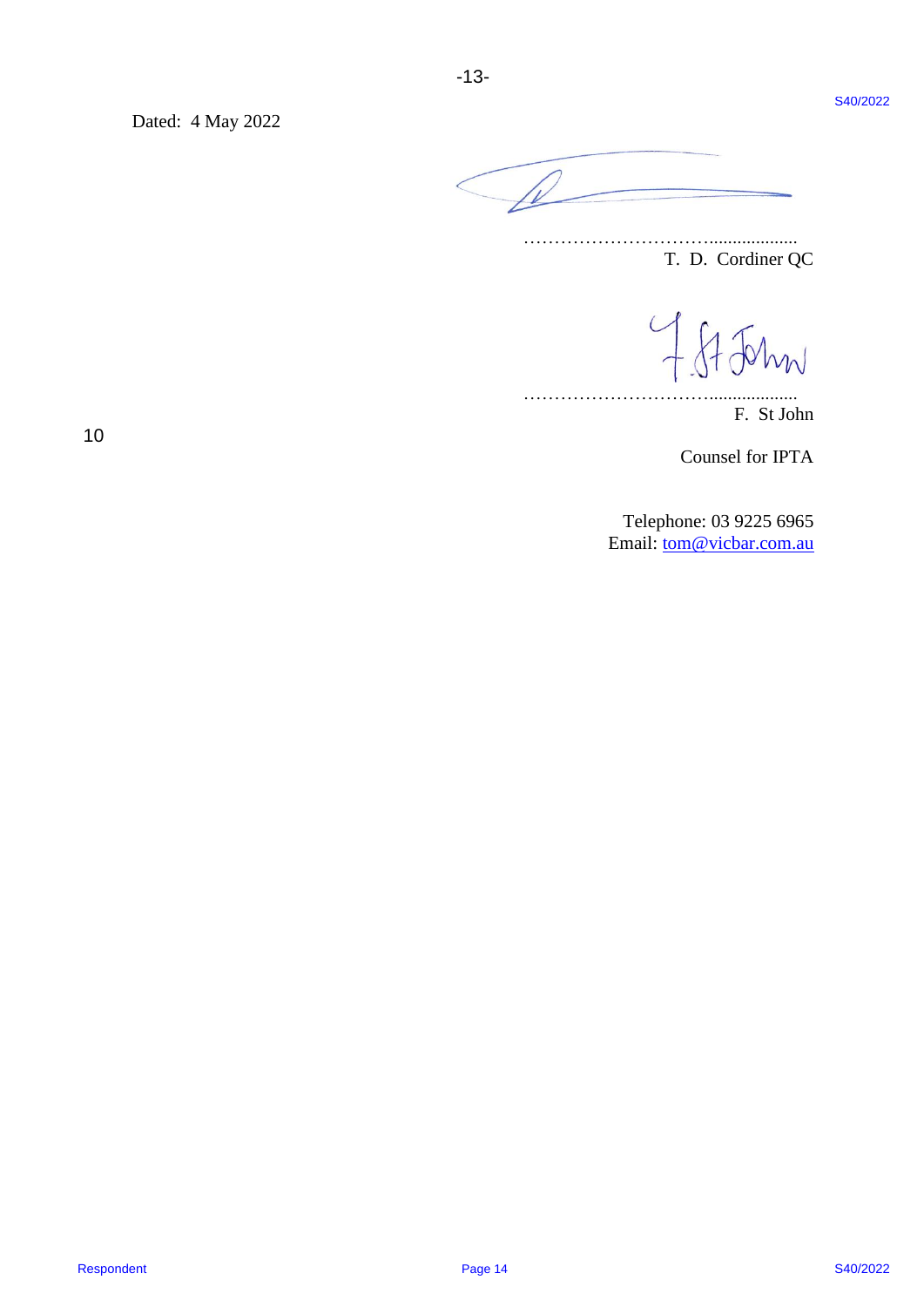# **ANNEXURE** ANNEXURE

# **RELEVANT STATUTORY PROVISIONS** RELEVANT STATUTORY PROVISIONS

## *PATENTS ACT 1990* **(Cth) (as at 5 May 2022)** PATENTS ACT 1990 (Cth) (as at 5 May 2022)

#### **2A Object of this Act** 2A Object of this Act

 The object of this Act is to provide a patent system in Australia that promotes economic The object of this Act is to provide a patent system in Australia that promotes economic wellbeing through technological innovation and the transfer and dissemination of wellbeing through technological innovation and the transfer and dissemination of technology. In doing so, the patent system balances over time the interests of technology. In doing so, the patent system balances over time the interests of 10 producers, owners and users of technology and the public. 10 producers, owners and users of technology and the public. ANNEXTRE<br>
RELEVANT STATUTORY PROVISIONS<br>
RATENTS ACT 1999 (Cth) (as at 5 May 2022)<br>
22. Object to this Act is to provide a path system at America data that promotes systematic<br>
the conject of this Act is to provide a path

#### **18 Patentable inventions** 18 Patentable inventions

#### Patentable inventions for the purposes of a standard patent

- (1) Subject to subsection (2), an invention is a patentable invention for the purposes of a (1) Subject to subsection (2), an invention is a patentable invention for the purposes of a standard patent if the invention, so far as claimed in any claim: standard patent if the invention, so far as claimed in any claim:
- (a) is a manner of manufacture within the meaning of section 6 of the Statute of (a) is amanner of manufacture within the meaning of section 6 of the Statute of Monopolies; and Monopolies; and
- (b) when compared with the prior art base as it existed before the priority date of that (b) when compared with the prior art base as it existed before the priority date of that claim: claim:
- 20 (i) is novel; and 20 (i) is novel; and
	- (ii) involves an inventive step; and (ii) involves an inventive step; and
	- (c) is useful; and (c) is useful; and
	- (d) was not secretly used in the patent area before the priority date of that claim by, or (d) was not secretly used in the patent area before the priority date of that claim by, or on behalf of, or with the authority of, the patentee or nominated person or the patentee's or nominated person's predecessor in title to the invention. patentee's or nominated person's predecessor in title to the invention.

#### Patentable inventions for the purposes of an innovation patent

- (1A) Subject to subsections (2) and (3), an invention is a patentable invention for the (1A) Subject to subsections (2) and (3), an invention is a patentable invention for the purposes of an innovation patent if the invention, so far as claimed in any claim: purposes of an innovation patent if the invention, so far as claimed in any claim:
- (a) is a manner of manufacture within the meaning of section 6 of the Statute of (a) is a manner of manufacture within the meaning of section 6 of the Statute of 30 Monopolies; and 30 Monopolies; and
	- (b) when compared with the prior art base as it existed before the priority date of that (b) when compared with the prior art base as it existed before the priority date of that claim: claim:
	- (i) is novel; and (1) is novel; and
	- (ii) involves an innovative step; and (11) involves an innovative step; and
	- (c) is useful; and (c) is useful; and
	- (d) was not secretly used in the patent area before the priority date of that claim by, or (d) was not secretly used in the patent area before the priority date of that claim by, or on behalf of, or with the authority of, the patentee or nominated person or the patentee's or nominated person's predecessor in title to the invention. patentee's or nominated person's predecessor in title to the invention.
- (2) Human beings, and the biological processes for their generation, are not patentable (2) Human beings, and the biological processes for their generation, are not patentable 40 inventions. 40 inventions.

*Certain inventions not patentable inventions for the purposes of an innovation patent* Certain inventions not patentable inventions for the purposes ofan innovation patent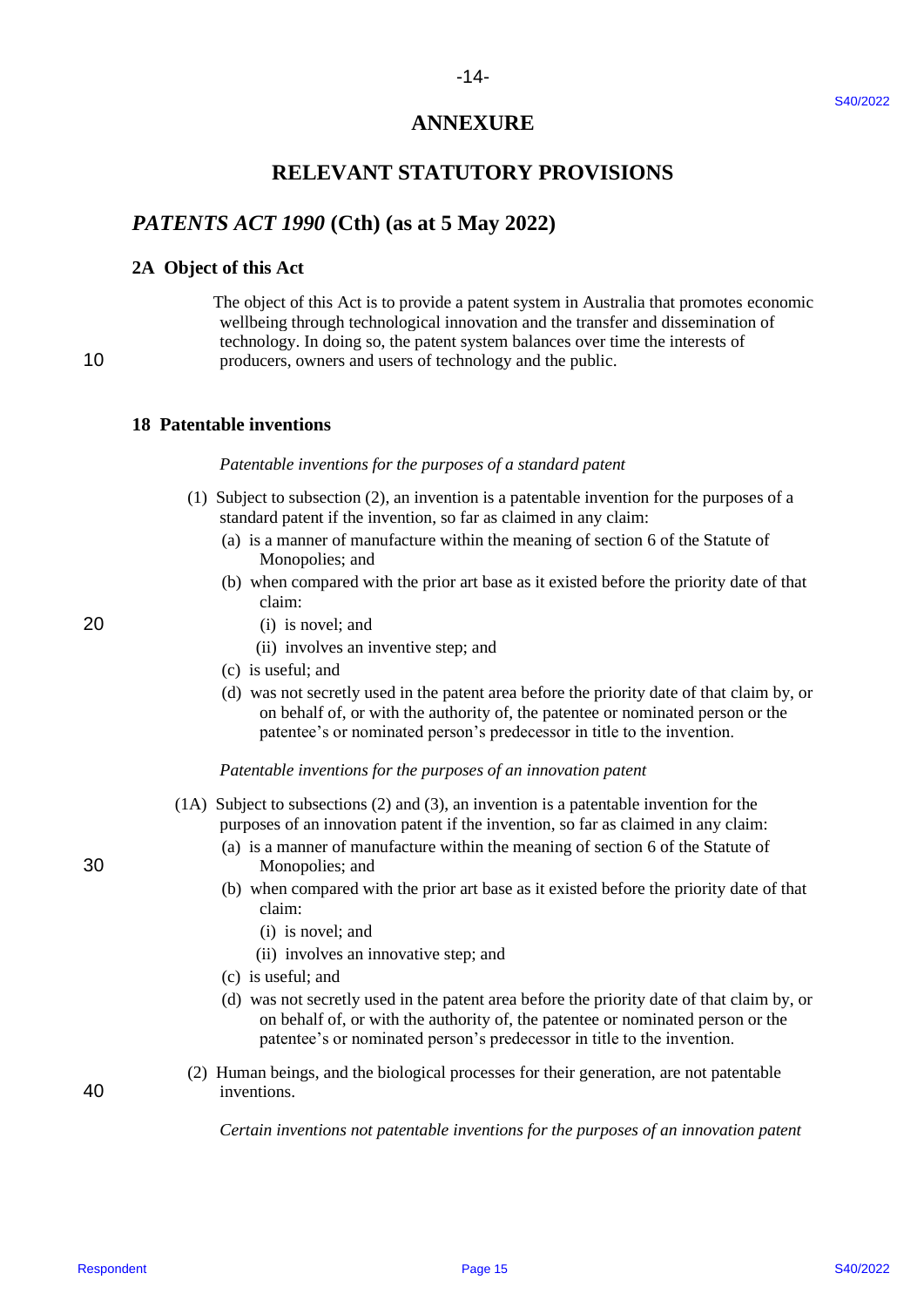- (3) For the purposes of an innovation patent, plants and animals, and the biological (3) For the purposes of an innovation patent, plants and animals, and the biological processes for the generation of plants and animals, are not patentable inventions. processes for the generation of plants and animals, are not patentable inventions.
- (4) Subsection (3) does not apply if the invention is a microbiological process or a product (4) Subsection (3) does not apply if the invention is <sup>a</sup> microbiological process or <sup>a</sup> product of such a process. of such <sup>a</sup> process.

[*Note: see also sections 7 and 9*.] [Note: see also sections 7 and 9.]

# *Patents (World Trade Organization Amendments) Act 1994* **(Cth) (as at 5**  Patents (World Trade Organization Amendments) Act 1994 (Cth) (as at 5 **May 2022)** May 2022)

### 10 **Long title** 10 Long title

An Act to amend the law with respect to patents to enable Australia to accept the An Act to amend the law with respect to patents to enable Australia to accept the Agreement Establishing the World Trade Organization Agreement Establishing the World Trade Organization

# Statute of Monopolies 1623 (UK) (as made) (as at 5 May 2022)

VI Proviso for future Patents for 14 Years or less, for new Inventions. VI Proviso for future Patents for 14 Years or less, for new Inventions.

Provided alsoe That any Declaracion before mencioned shall not extend to any tres Patents Provided alsoe That any Declaracion before mencioned shall not extend to any tres Patents 20 and Graunt of Privilege for the tearme of fowerteene yeares or under, hereafter to be made 20 and Graunt of Privilege for the tearme of fowerteene yeares or under, hereafter to be made of the sole working or makinge of any manner of new Manufactures within this Realme, to the true and first Inventor and Inventors of such Manufactures, which others at the tyme of makinge such tres Patents and Graunts shall not use, soe as alsoe they be not contrary to makinge such tres Patents and Graunts shall not use, soe as alsoe they be not contrary to the Lawe nor mischievous to the State, by raisinge prices of Commodities at home, or hurt the Lawe nor mischievous to the State, by raisinge prices of Commodities at home, or hurt of Trade, or generallie inconvenient; the said fourteene yeares to be accomplished from the date of the first tres Patents or Grant of such priviledge hereafter to be made, but that the date of the first tres Patents or Grant of such priviledge hereafter to be made, but that the same shall be of such force as they should be if this Act had never byn made, and of none other. other. C). The the papears of all the interesting particles and simulations and the biological<br>
The New York (Section C) and the specified system is a material strength of the specified of the specified system (4) stress and a s

#### 30 30

## *US Free Trade Agreement Implementation Act 2004* **(Cth) (as at 5 May**  US Free Trade Agreement Implementation Act 2004 (Cth) (as at 5 May **2022)** 2022)

#### **Long title** Long title

An Act to implement the Australia-United States Free Trade Agreement, and for other An Act to implement the Australia-United States Free Trade Agreement, and for other purposes purposes

# 40 *Agreement on Trade-Related Aspects of Intellectual Property Rights as*  <sup>40</sup> Agreement on Trade-Related Aspects ofIntellectual Property Rights as *Amended by the 2005 Protocol Amending the TRIPS Agreement,* **Annex 1C**  Amended by the 2005 Protocol Amending the TRIPS Agreement, Annex 1C **of the Marrakesh Agreement Establishing the World Trade**  of the Marrakesh Agreement Establishing the World Trade **Organization, signed on 15 April 1994 (as at 5 May 2022)** Organization, signed on <sup>15</sup> April 1994(as at 5 May 2022)

**Article 27** Article 27